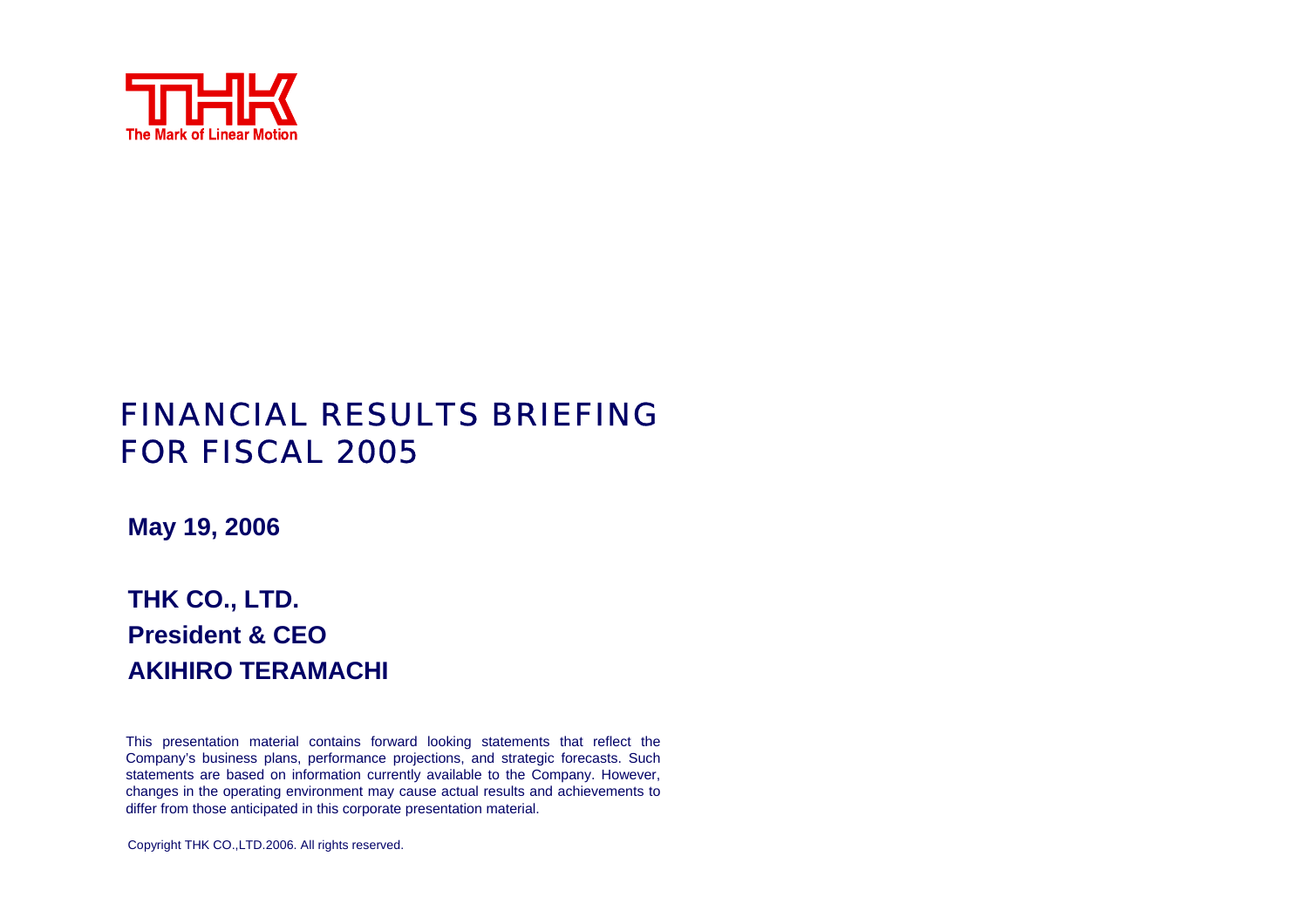# Financial Results Highlights



- **The State**  Sales for fiscal 2005 increased 11,254 million yen (7.6%) from the previous period to finish at 158,412 million yen. Operating profits were similarly up by 1,105 million yen (4.3%) to 27,079 million yen. Together, these figures set <sup>a</sup> new record level for profits and sales for the second consecutive year.
- **The Second** In the US market, sales to the electronics sector decreased, but sales for machine tools sectors were good. Overall, sales increased by 9.3% from the previous period to 14,008 million yen due to good sales to the general machinery and transportation sectors. Operating profits increased from the previous period by 15.6% to 1,304 million yen.
- $\blacksquare$  In the EU market, sales increased by 6.1% from the previous period to 16,309 million yen due to favorable sales to the transportation sector and good performance by three main business sectors: machine tools, general machinery and electronics. THK and the customs authorities disputed certain tariff classifications for imported items. This situation resulted in the re-classification of certain items and payment of higher duties, generating an operating loss of 55 million yen despite the aforementioned increase in sales.
- П THK (CHINA) CO., LTD. was established in September, 2005, with the purpose of addressing the high-potential Chinese market by devolving local authority, making decisions quickly, and efficiently unifying many of the functions of each company.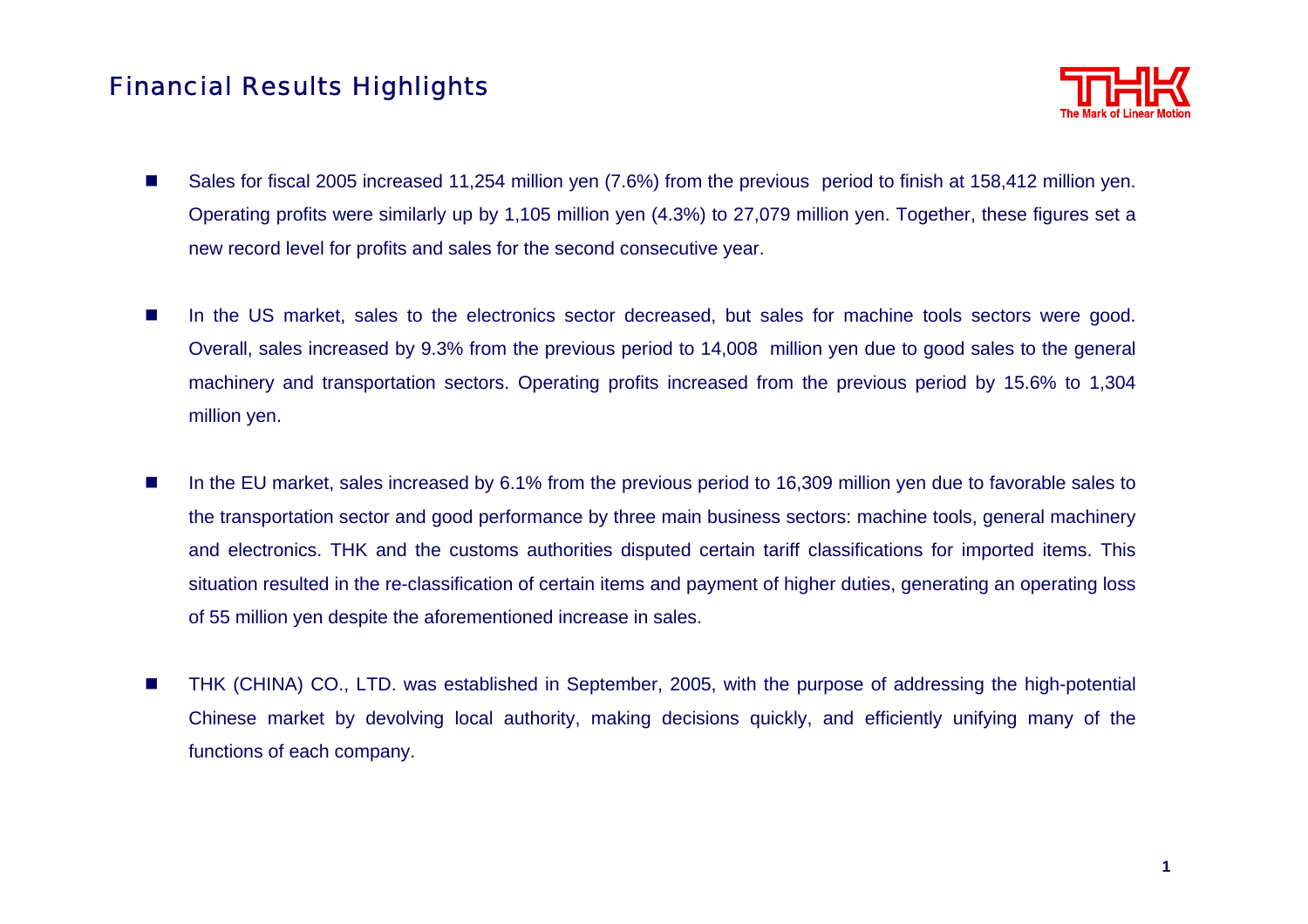# Consolidated Subsidiaries and Affiliated Companies



Change in consolidated subsidiaries from previous period

Increased:

THK(CHINA) CO., LTD (China) Beldex Korea Corporation (South Korea)

| Company                                            | Location           | Percentage of<br>ownership voting<br>rights |
|----------------------------------------------------|--------------------|---------------------------------------------|
| <b>TALK SYSTEM CORPORATION</b>                     | <b>Tokyo</b>       | 98.90                                       |
| <b>Beldex Corporation</b>                          | <b>Tokyo</b>       | 94.73                                       |
| THK NIIGATA CO., LTD                               | Niigata            | 70.00                                       |
| <b>DAITO SEIKI CO., LTD</b>                        | <b>Tokyo</b>       | 100.00                                      |
| THK Holdings of America, L.L.C.                    | America            | 100.00                                      |
| THK America, Inc.                                  | America            | 100.00                                      |
| THK Manufacturing of America, Inc                  | America            | 100.00                                      |
| THK Neturen America, L.L.C.                        | America            | 50.00                                       |
| THK Europe B.V.                                    | <b>Netherlands</b> | 100.00                                      |
| <b>THK GmbH</b>                                    | Germany            | 100.00                                      |
| THK FRANCE S.A.S.                                  | <b>France</b>      | 100.00                                      |
| THK Manufacturing of Europe S.A.S.                 | <b>France</b>      | 100.00                                      |
| <b>PGM Ballscrews Ireland Ltd.</b>                 | <b>Ireland</b>     | 98.97                                       |
| THK TAIWAN CO., LTD                                | <b>Taiwan</b>      | 94.99                                       |
| <b>DALIAN THK CO., LTD</b>                         | China              | 70.00                                       |
| THK SHANGHAI CO.LTD                                | China              | 100.00                                      |
| THK MANUFACTURING OF CHINA<br>(WUXI) CO., LTD.     | China              | 100.00                                      |
| THK MANUFACTURING OF CHINA<br>(LIAONING) CO., LTD. | China              | 100.00                                      |
| THK (CHINA) CO., LTD                               | China              | 100.00                                      |
| <b>Beldex Korea Corporation</b>                    | South Korea        | 100.00                                      |
| SAMIC LMS CO., LTD*                                | South Korea        | 33.34                                       |

\*20 April, 2006, company name changes to "SAMICK THK CO., LTD.".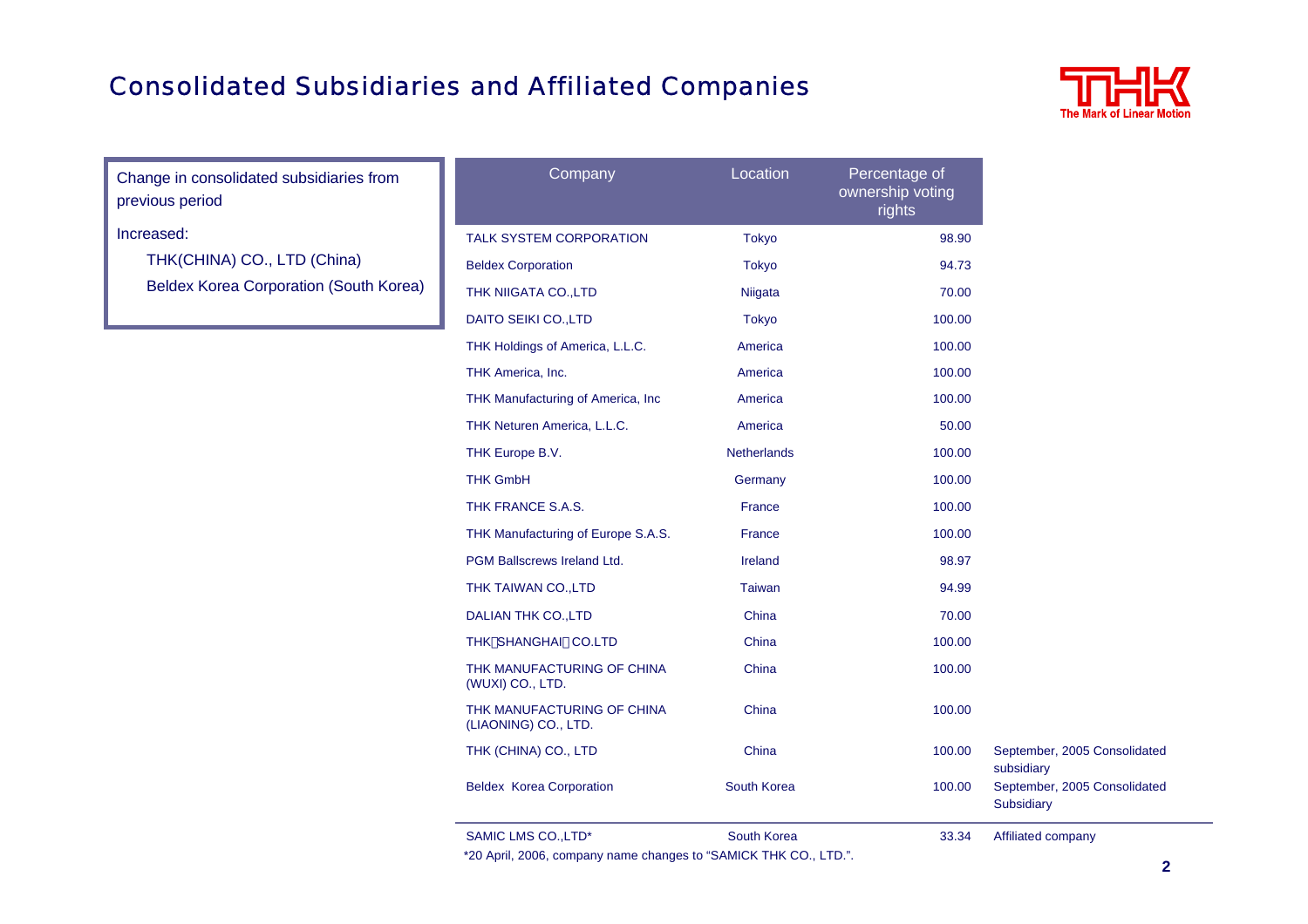### Trend in Net Sales



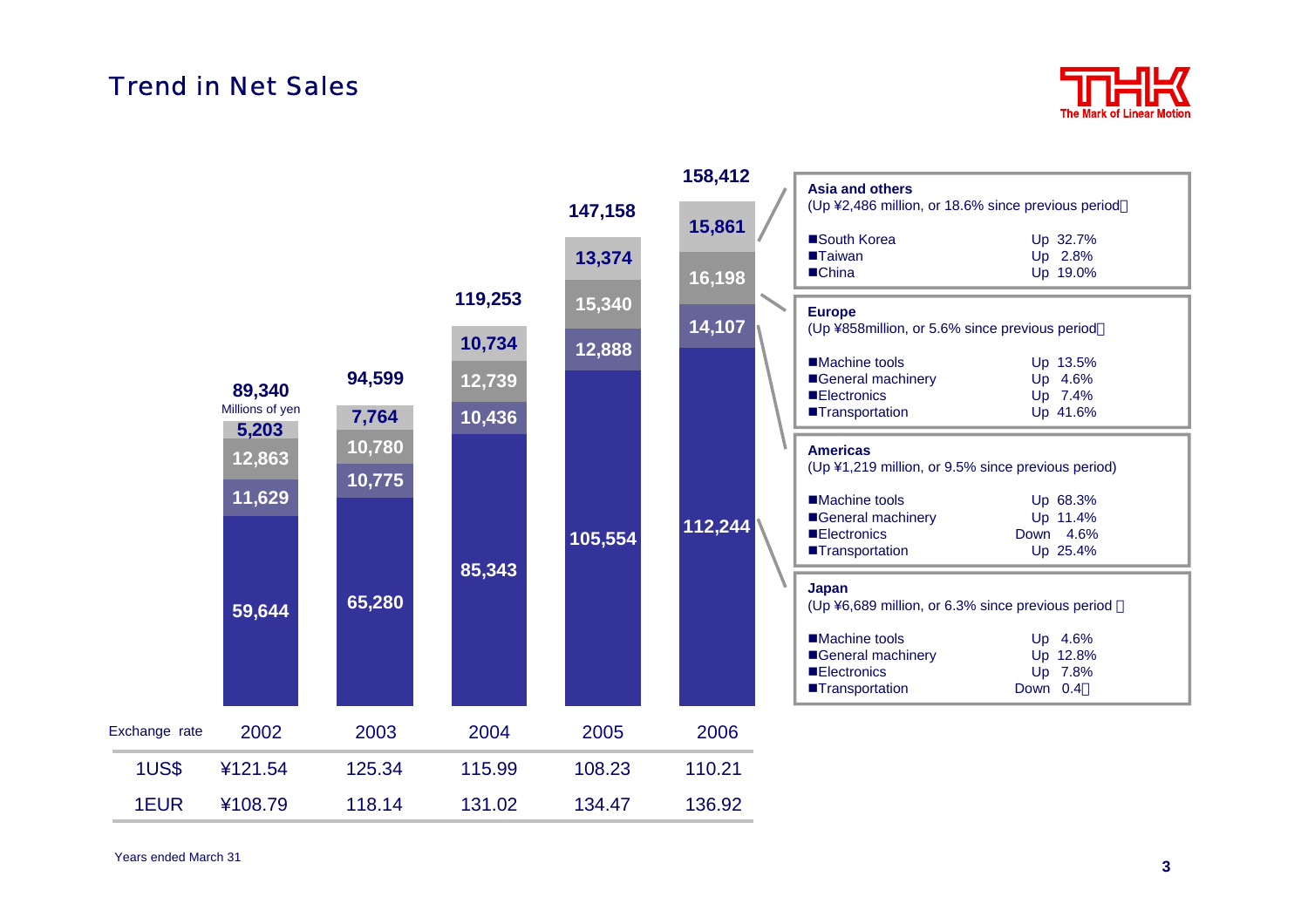# Trend in Cost Ratio and Net Sales



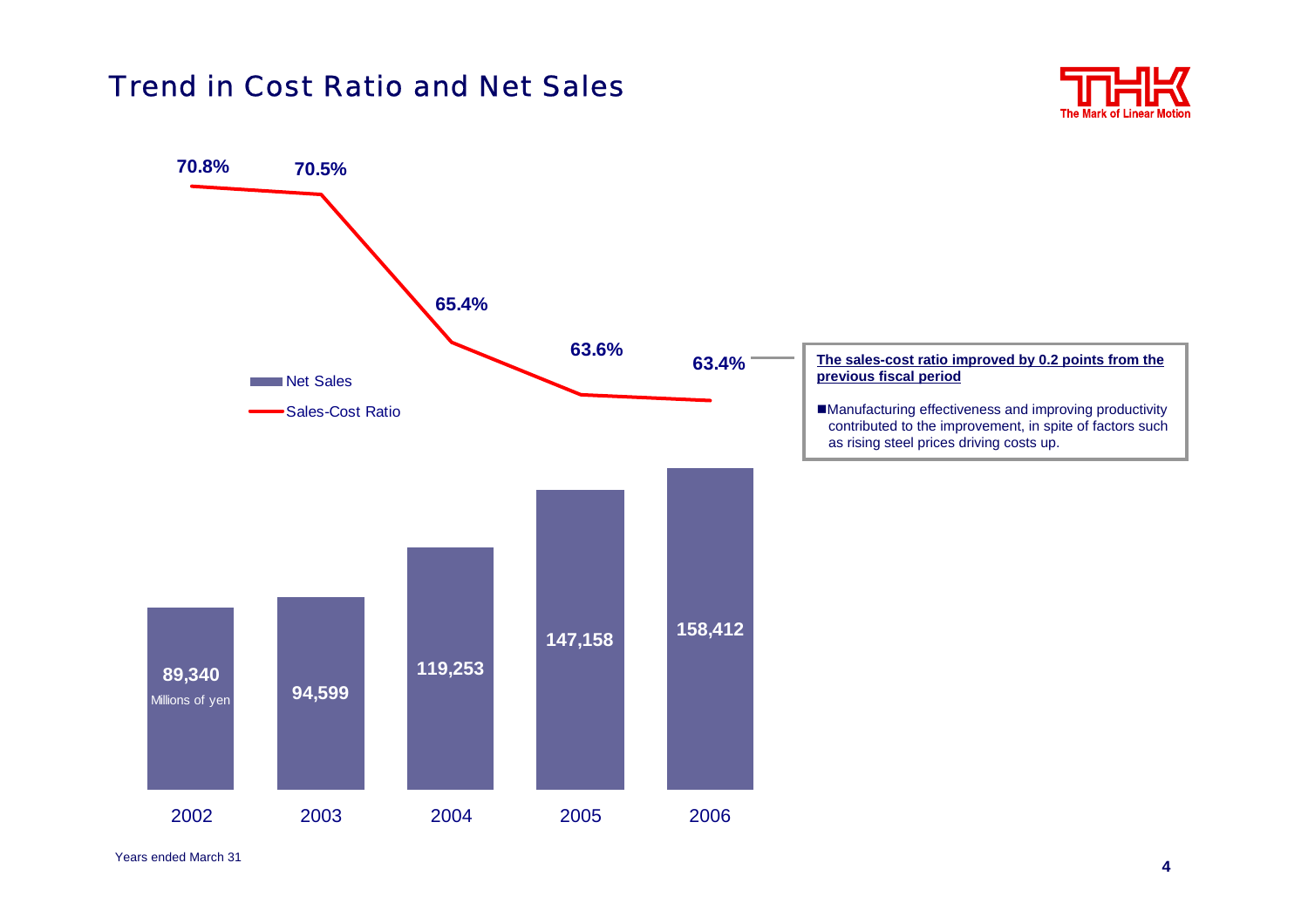# Trends in SG&*l*



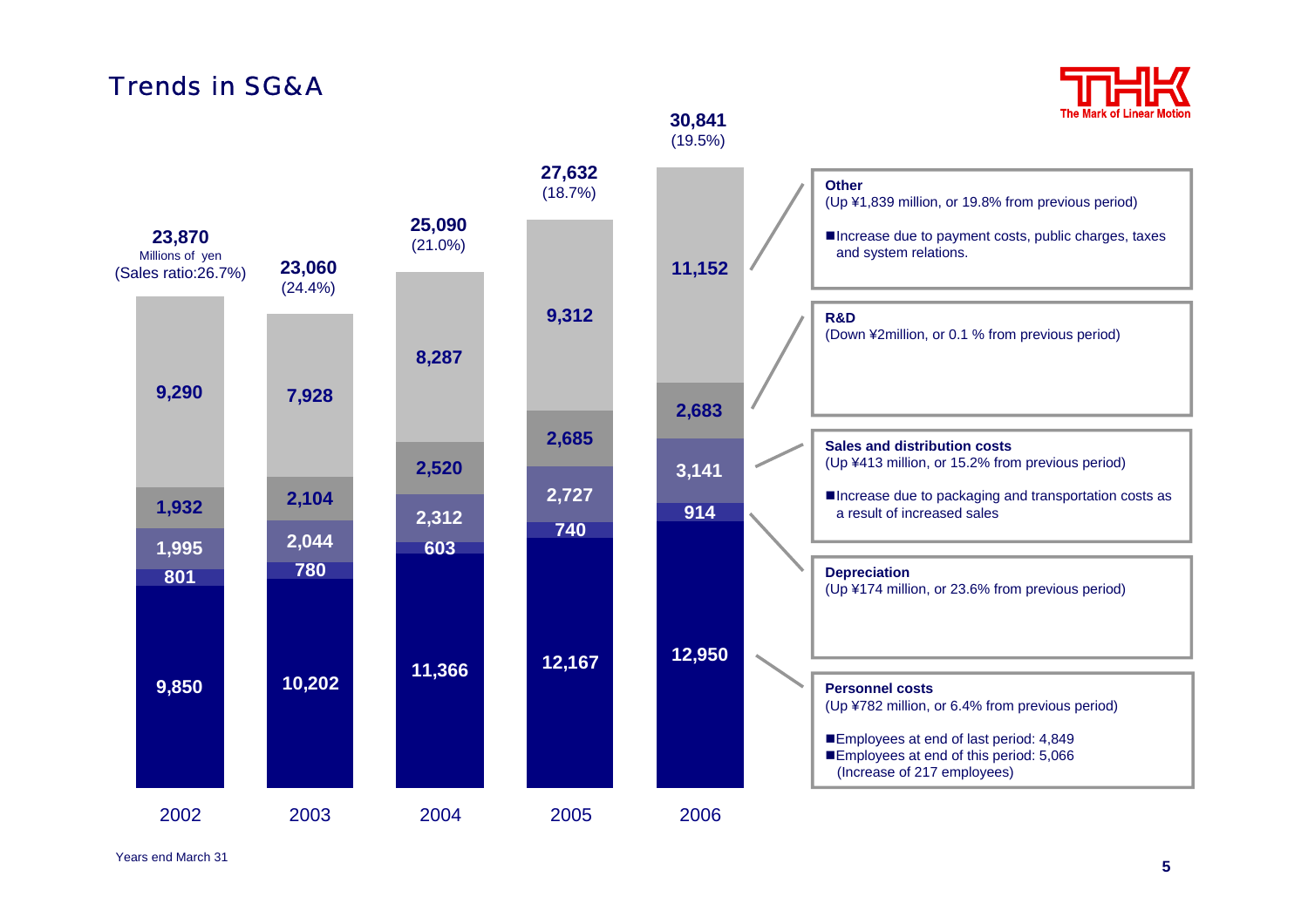# Operating Profit and Operating Profit Margin





#### Operating profit by location

| Japan<br>(Up ¥1,768 million from previous period) |                                    |  |  |
|---------------------------------------------------|------------------------------------|--|--|
| 2005<br>2006                                      | ¥23,508 million<br>¥25,276 million |  |  |

| <b>Americas</b><br>(Up ¥176 million from previous period) |                |  |  |
|-----------------------------------------------------------|----------------|--|--|
| 2005                                                      | ¥1,128 million |  |  |
| 2006                                                      | ¥1.304 million |  |  |

| <b>Europe</b><br>(Down ¥581 million from previous period) |                 |  |
|-----------------------------------------------------------|-----------------|--|
| 2005                                                      | ¥526 million    |  |
| 2006                                                      | $*(55)$ million |  |

| Taiwan<br>(Up ¥329 million from previous period) |                              |  |  |
|--------------------------------------------------|------------------------------|--|--|
| 2005<br>2006                                     | ¥150 million<br>¥480 million |  |  |
| Including CHINA since March, 2006.               |                              |  |  |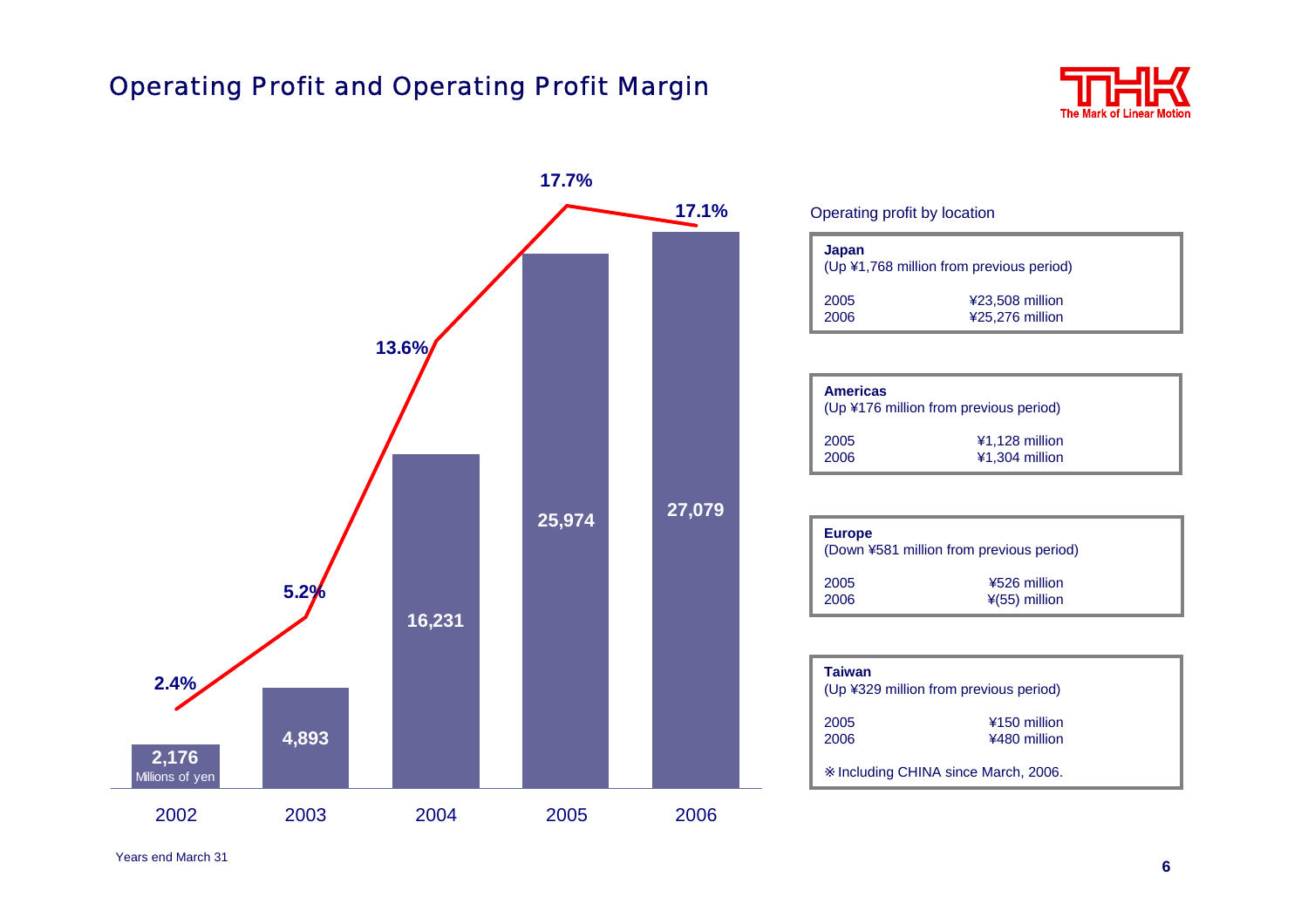# Trend in Net Income



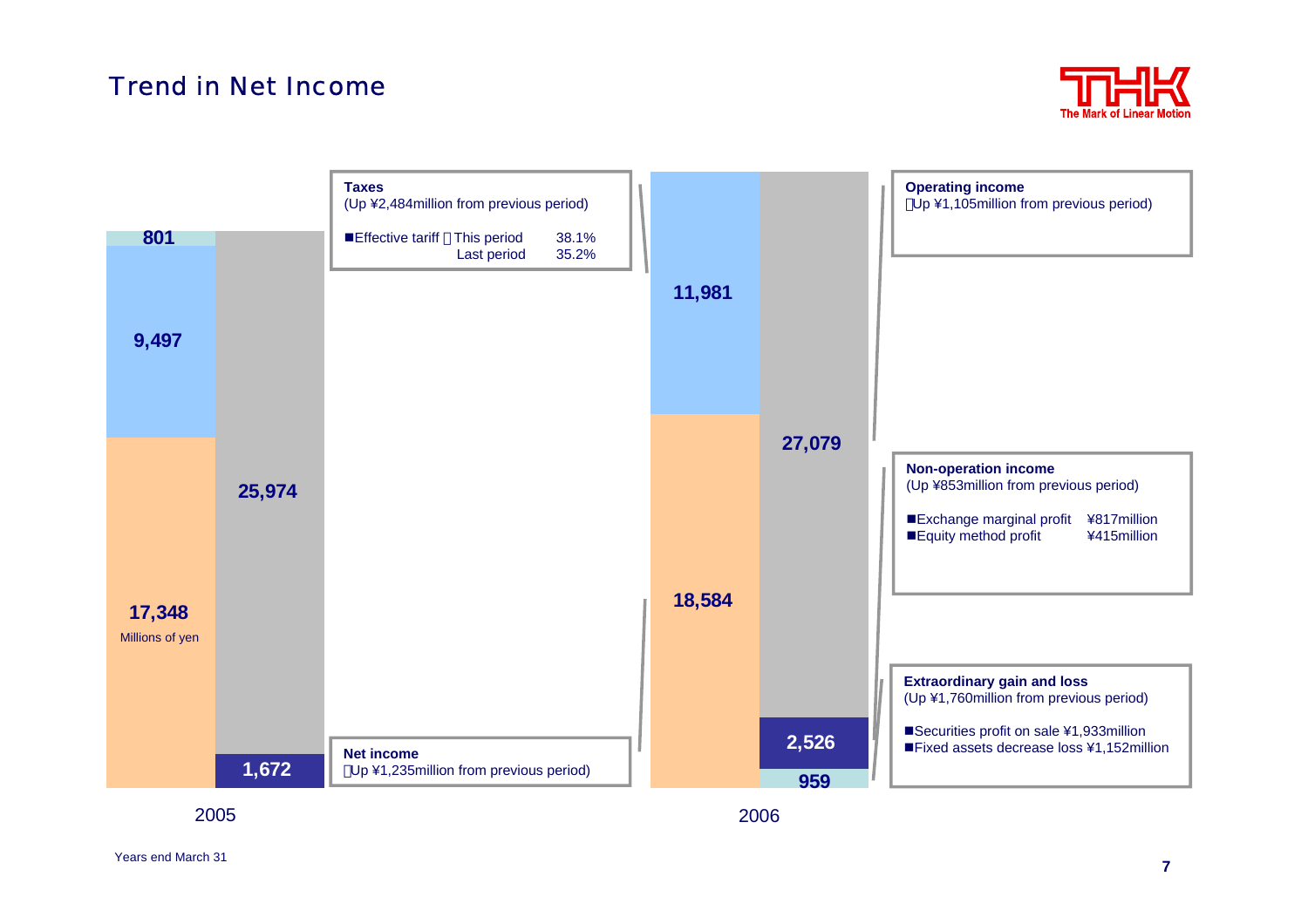# Trend in Liabilities and Equity and Assets



| <b>Assets</b>             |         | <b>Current assets</b><br>Up¥22,094million from previous period                                                                                                                                                                                           | <b>Current liabilities</b><br>Up ¥15,301 million from previous period                                                                                                                                                                                                                    | <b>Liabilities/Equity</b> |         |
|---------------------------|---------|----------------------------------------------------------------------------------------------------------------------------------------------------------------------------------------------------------------------------------------------------------|------------------------------------------------------------------------------------------------------------------------------------------------------------------------------------------------------------------------------------------------------------------------------------------|---------------------------|---------|
|                           |         | ■Cash and Cash in account<br>Up ¥12,068million from previous period<br>Free Cash Flow ¥10,862 million<br>Accounts receivable<br>Up ¥8,878million<br>Increase of net sales                                                                                | ■Accounts payable Up ¥4,932million from<br>previous period<br>Increase in purchases due to<br>increased production<br>Number of months' notes payable:<br>Last period 2.1 per month                                                                                                      |                           |         |
|                           |         | Number of months' sales receivables<br>Last period 4.0 per month;<br>This period 4.4 per month<br><b>Inventories</b><br>Up ¥741 million from previous period                                                                                             | This period 2.3 per month<br>■Current portion of bonds:<br>Up ¥10,000 million from previous period<br>SB were reclassified from the long-term<br>liability section.                                                                                                                      | 61,657<br>12,935          | 46,356  |
| 154,185                   | 176,280 | Number of months' sales in inventory:<br>Last period 2.0 per month;<br>This period 1.9 per month                                                                                                                                                         | <b>Long-term liabilities</b><br>Down ¥32,109million from previous period<br>Bonds Down ¥10,000million from previous<br>period                                                                                                                                                            |                           | 45,045  |
|                           |         | <b>Fixed assets</b><br>Up ¥2.281 million from previous period<br>■Fixed assets                                                                                                                                                                           | From current liabilities transfer<br>■Convertible bond Down ¥21,255millions<br>from previous period<br>SB were reclassified to the current liability<br>section.                                                                                                                         | 168,272                   |         |
| 65,822<br>Millions of yen | 68,104  | Up ¥2,907 million from previous period<br>CAPEX: ¥9,719million<br>Depreciation ¥5,855million<br>Decrease of real estate<br>Down ¥1,559million<br>■Investments and other assets<br>Down ¥238million from previous period<br>Securities Down ¥1,079million | <b>Shareholder's equity</b><br>Up ¥40,622million from previous period<br>■Common stock Up ¥10,627million from<br>previous period<br>■Capital surplus Up ¥10,818million from<br>previous period<br>CB were converted into THK's common<br>stock.<br>Earned surplus Up ¥15,960million from |                           | 127,649 |
|                           |         |                                                                                                                                                                                                                                                          | previous period<br>Net income ¥18,584 million<br>2006<br>2005                                                                                                                                                                                                                            |                           |         |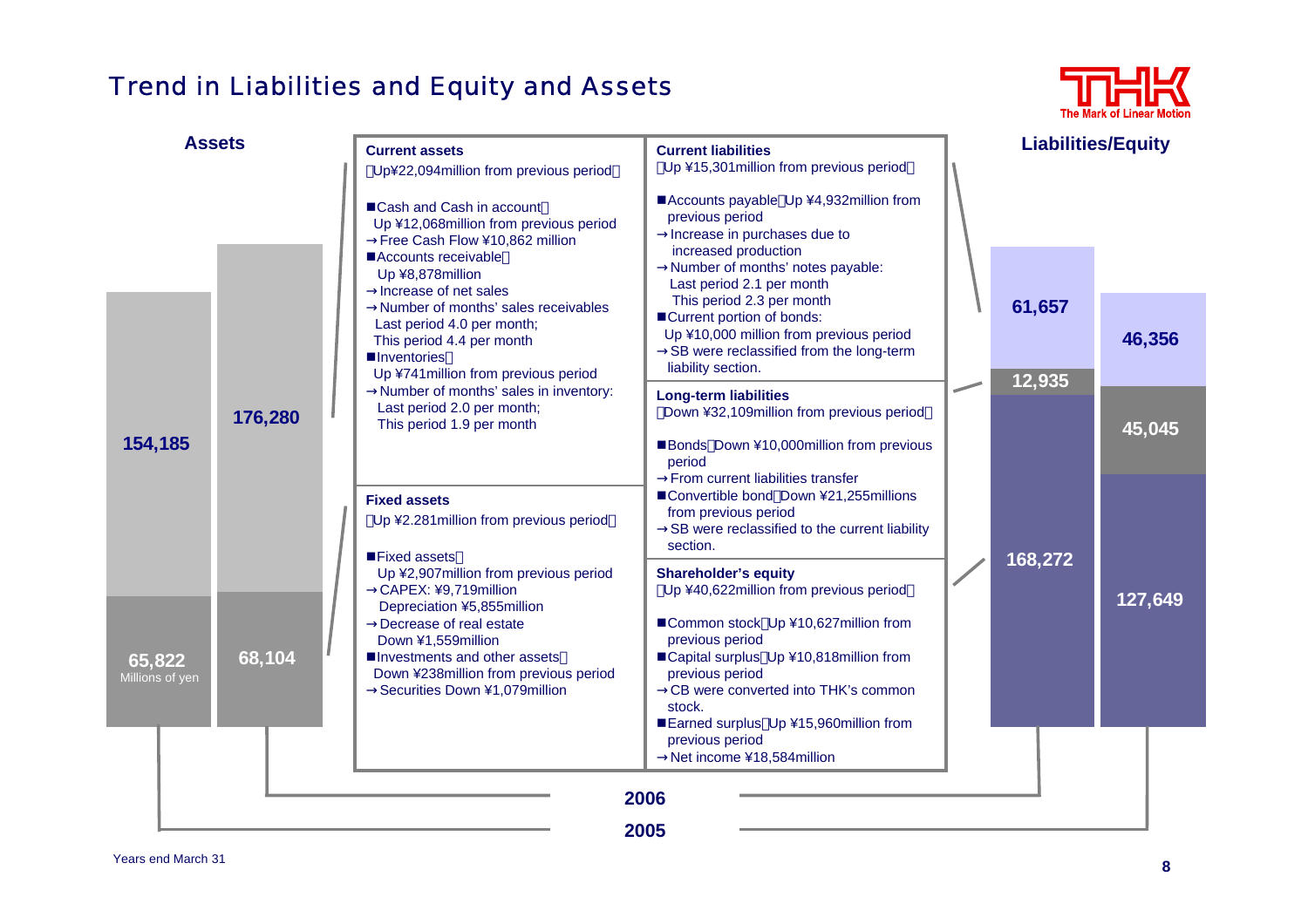### Cash Flow Trend



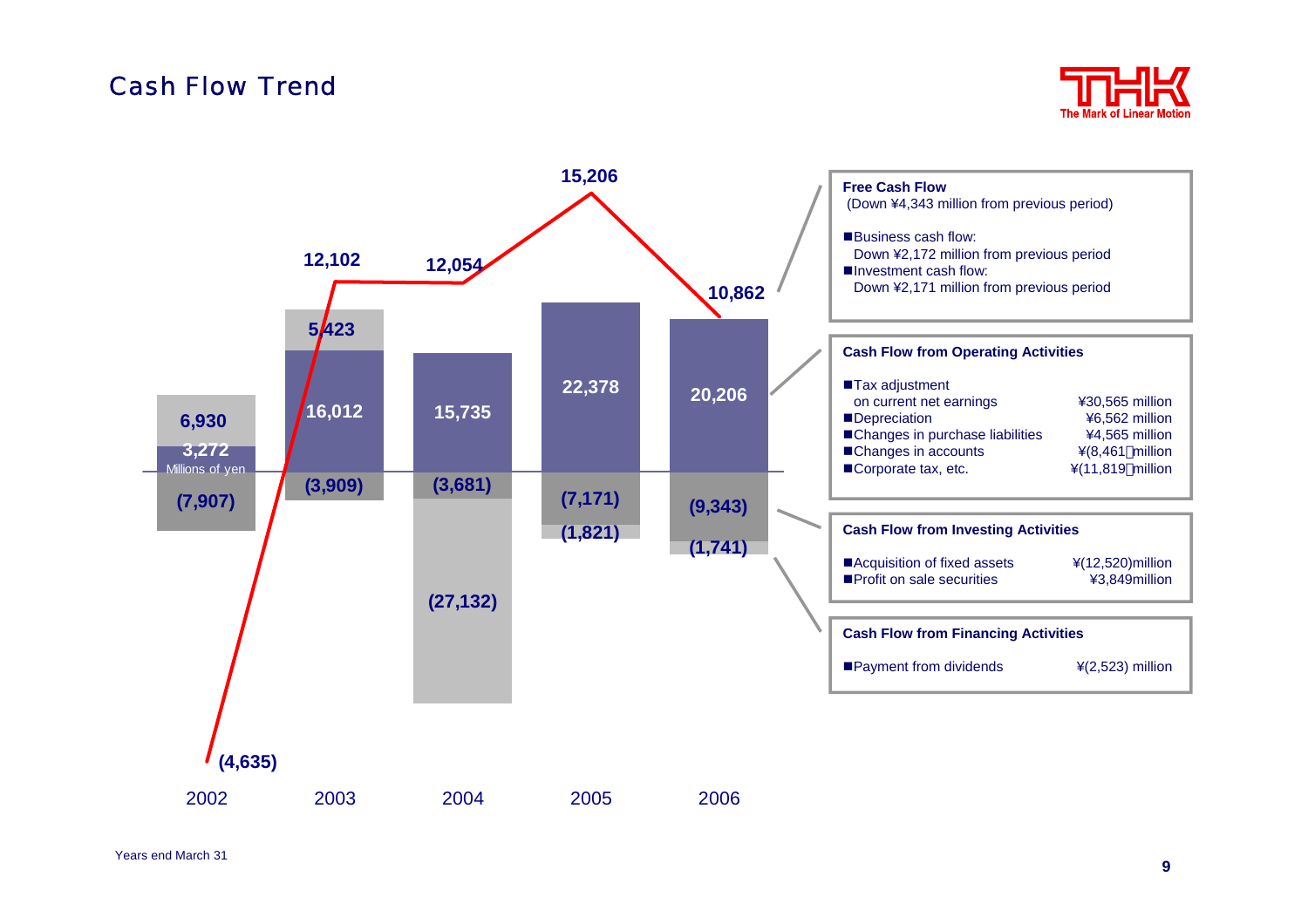# Medium-Term Management Plan and Key Measures for Fiscal 2006



#### **Medium-Term Management Plan**

- П Build globally-oriented organizations
- П Set new sales records
- П Continually push fundamental review of production systems
- П Continually develop and introduce new products
- П Reinforce individual potential

#### **Change of business environment and influence of THK group**

Possibility of continued favorable global economy An end to rising crude oil and raw materials price Pace of change in business activities is accelerating

#### **Core Measures for Fiscal 2006**

- 1.Implement global strategies
- 2.Continue expansion in new and developing markets
- 3.Drive reform of business activities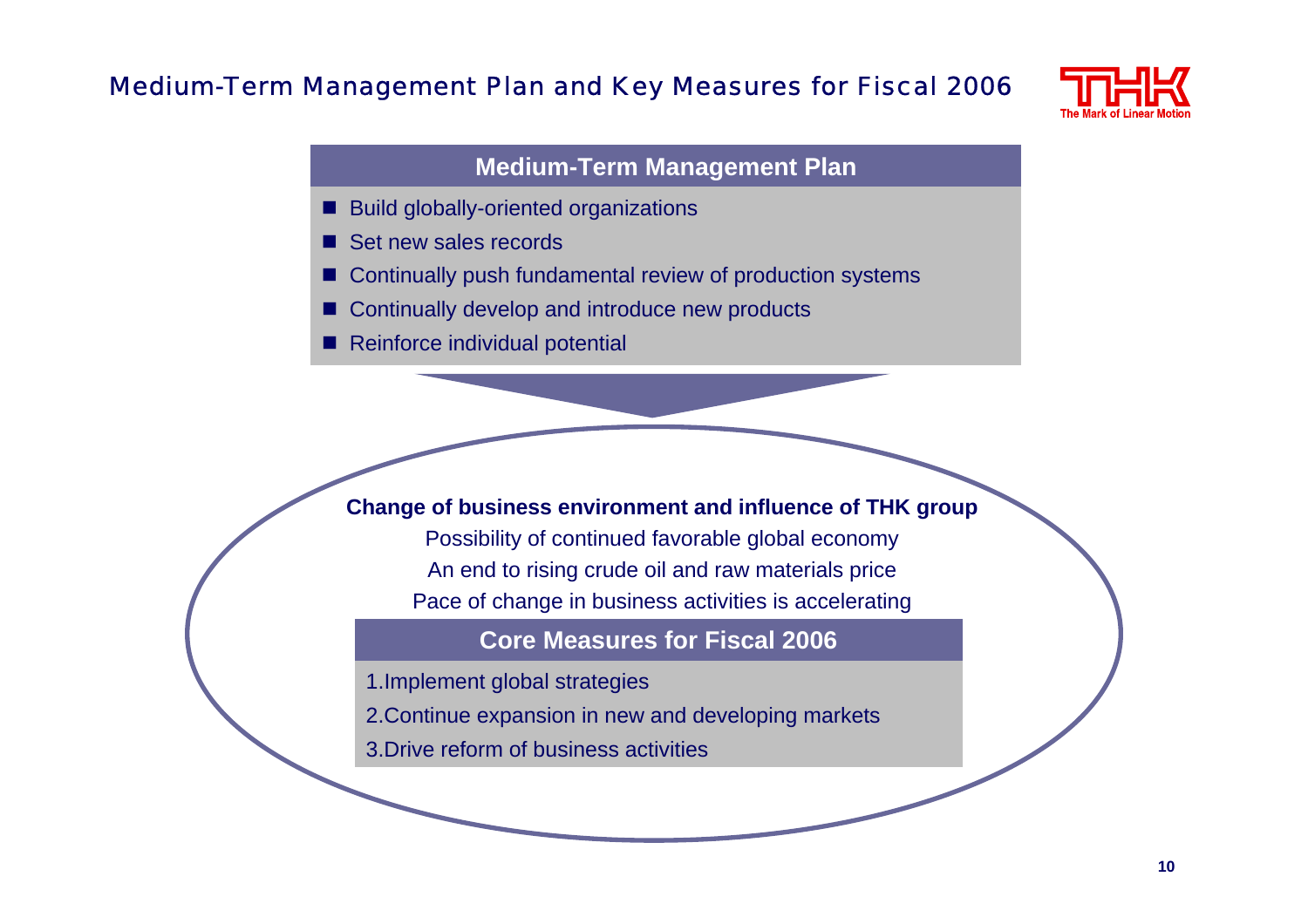### Net Sales Estimates



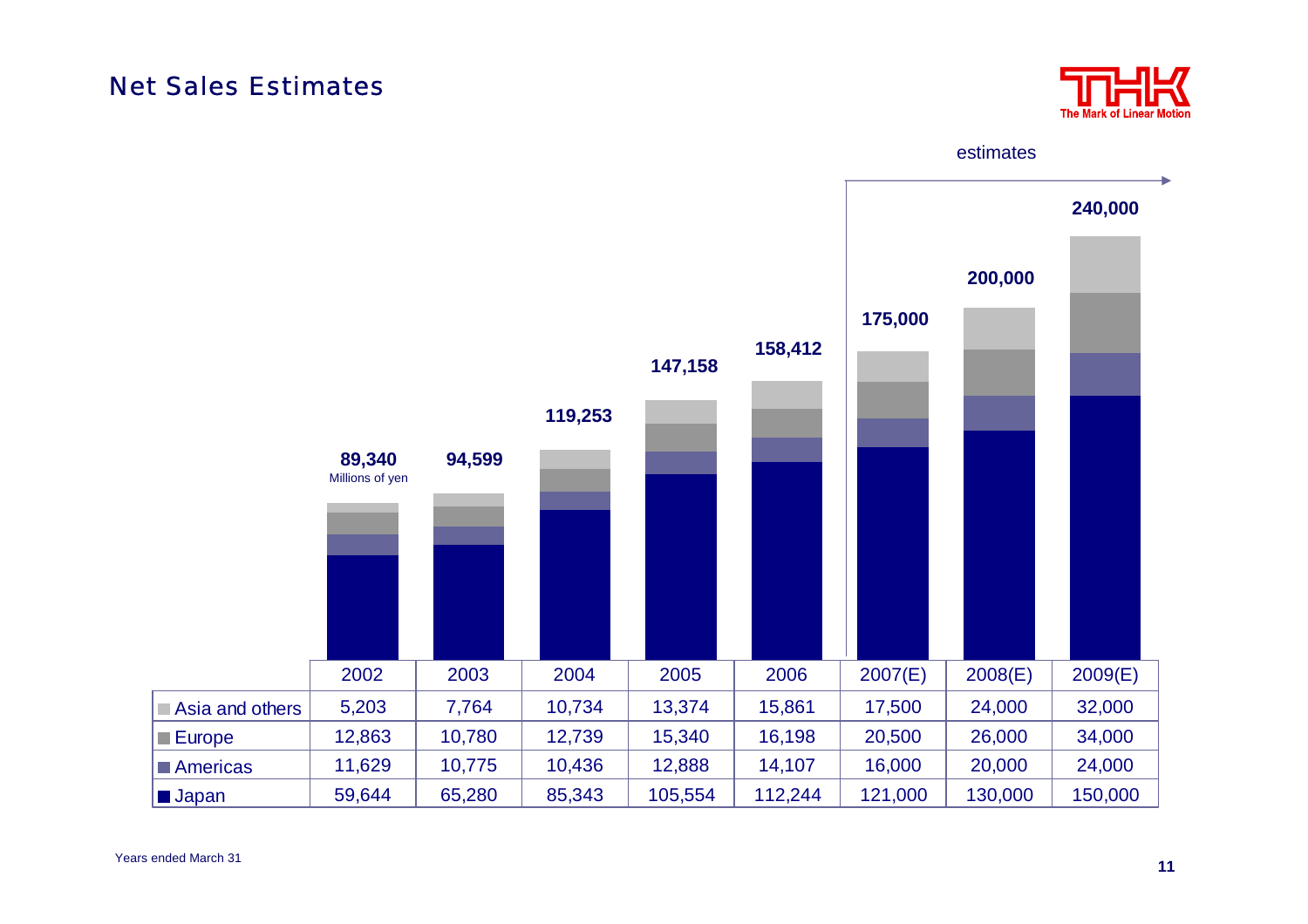# Operating Income Estimates



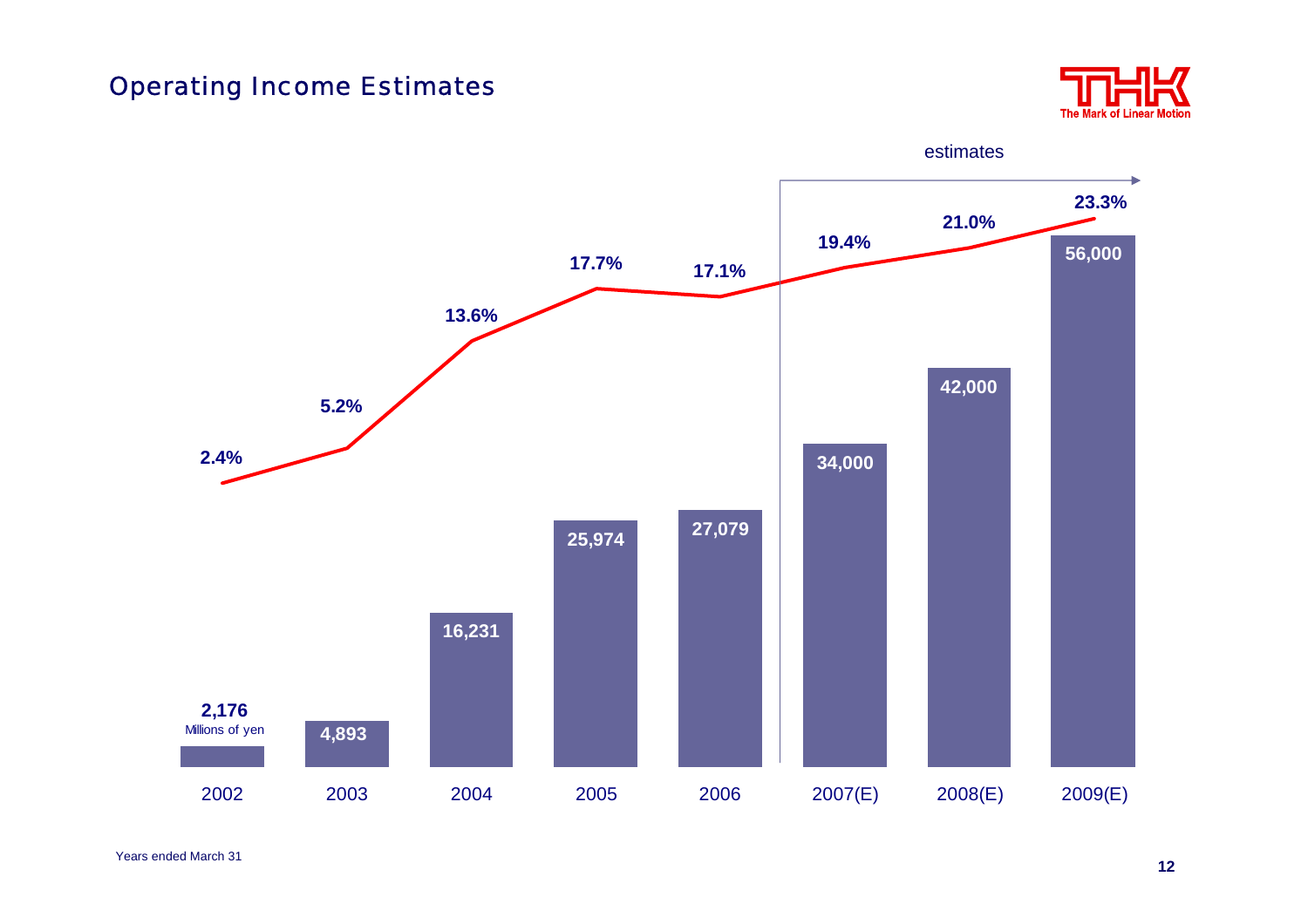# Capital Expenditure Estimates

![](_page_13_Picture_1.jpeg)

![](_page_13_Figure_2.jpeg)